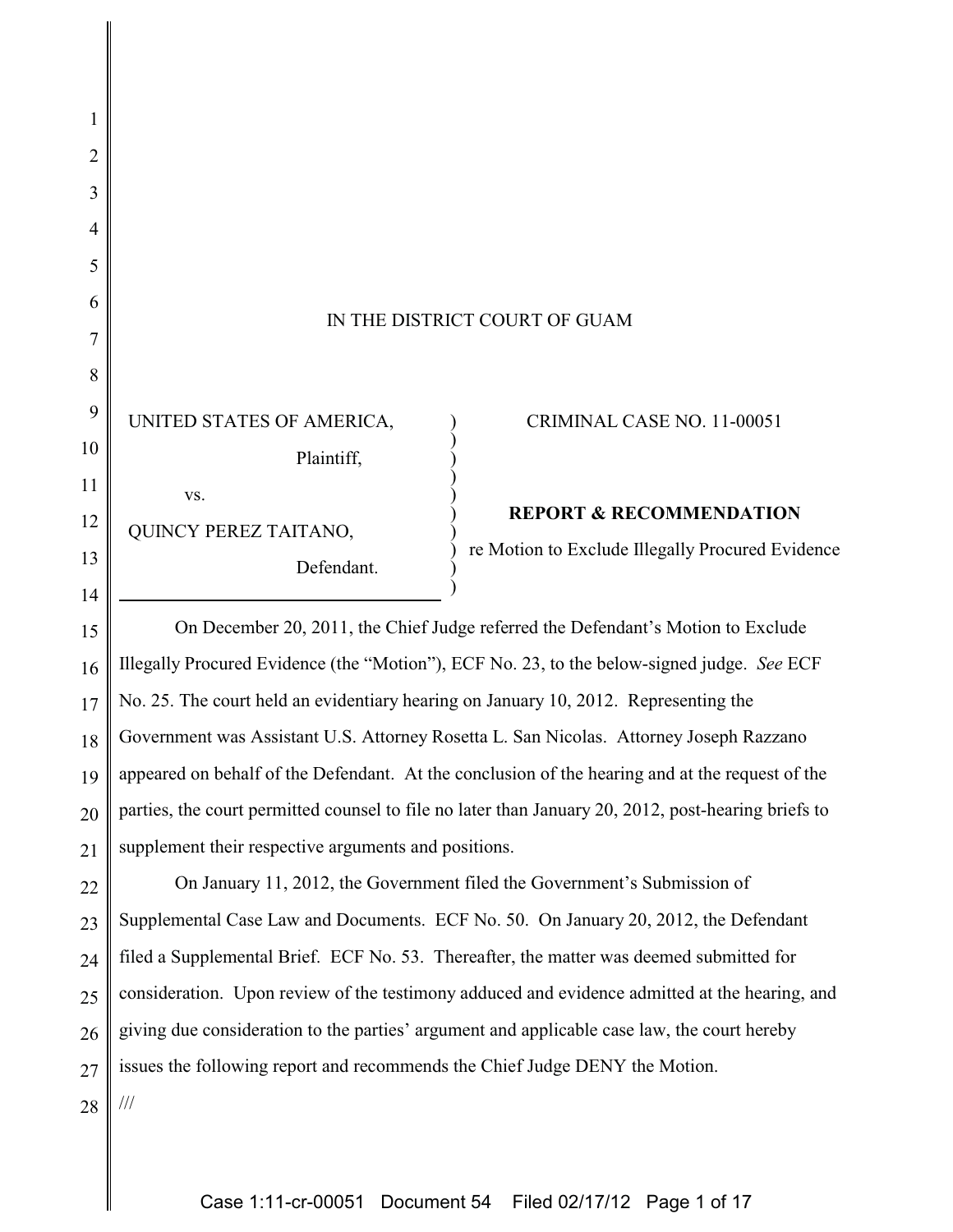1

# **FACTUAL FINDINGS**<sup>1</sup>

2 3 4 5 6 7 8 9 10 11 12 13 14 15 16 17 18 19 20 21 22 23 24 25 26 27 28 On March 15, 2011, Lalanea Taitano ("Lalanea") arrived at the Dededo Precinct to file a complaint. She was accompanied by her 20-year old son Skyler Taitano ("Skyler). Lalanea was interviewed by Jose S. White, Jr., an officer employed with the Guam Police Department ("GPD") since 2007. According to Officer White's testimony, Lalanea stated that she was married to the Defendant for about 20 years,<sup>2</sup> that they had four children together,<sup>3</sup> and that she and the Defendant had lived at a residence located in Yigo.<sup>4</sup> Officer White testified that Lalanea then proceeded to describe how she and the Defendant got embroiled in a verbal argument that soon escalated into a physical assault on March 5, 2011. As testified to by Officer White, the  $1$  To the extent that a finding of fact should be deemed a conclusion of law, or a conclusion of law deemed a finding of fact, it shall so be considered and incorporated. <sup>2</sup> Officer's White's testimony about the marriage between Lalanea and the Defendant was confirmed by Lalanea. According to Lalanea's testimony, she was then the Defendant's wife, and they had been married for 20 years. In July 2011, she divorced the Defendant, but shortly thereafter, perhaps in August 2011, the couple reconciled. Lalanea testified that she and the Defendant planned to remarry. <sup>3</sup> In addition to Skyler, Lalanea and the Defendant had three minor children: C.T., E.T., and Z.T. Pursuant to Rule 49.1(a)(3) of the Federal Rules of Criminal Procedure, the court will make reference to the minor children by using their initials. <sup>4</sup> Officer White testified that the residence was located at "161 North Jose San Nicolas Street" in Yigo. The court notes that said house number is different from the description of the property as contained in the underlying search warrant application filed in Magistrate Case No. 11-00024. *See* Government Exhibit 3. Based on this application, the court issued a search warrant for "**145** N. Jose San Nicolas Street, Yigo, Guam." This discrepancy was not raised by the Defendant in his pleadings nor at the hearing. The court considers this to be a typographical error or mere oversight on the part of the Government. As the Ninth Circuit has stated, a search warrant is not invalid where "'the place to be searched is described with sufficient particularity to enable the executing officer to locate and identify the premises with reasonable effort, and [where] there is [no] reasonable probability that another premises might be mistakenly searched.'" *United States v. Turner*, 770 F.2d 1508, 1510 (9th Cir.1985) (no violation of Fourth Amendment where warrant contained wrong street address for house to be searched but description was otherwise sufficiently particular to identify premises) (quoting *United States v. McCain*, 677 F.2d 657, 660 (8th Cir.1982)), *cert. denied*, 475 U.S. 1026, (1986). In this case, the police officers and federal agents had no trouble locating and identifying the premises in question, nor did they mistakenly search the wrong house. The court shall hereinafter refer to this residence that was searched as the "Residence."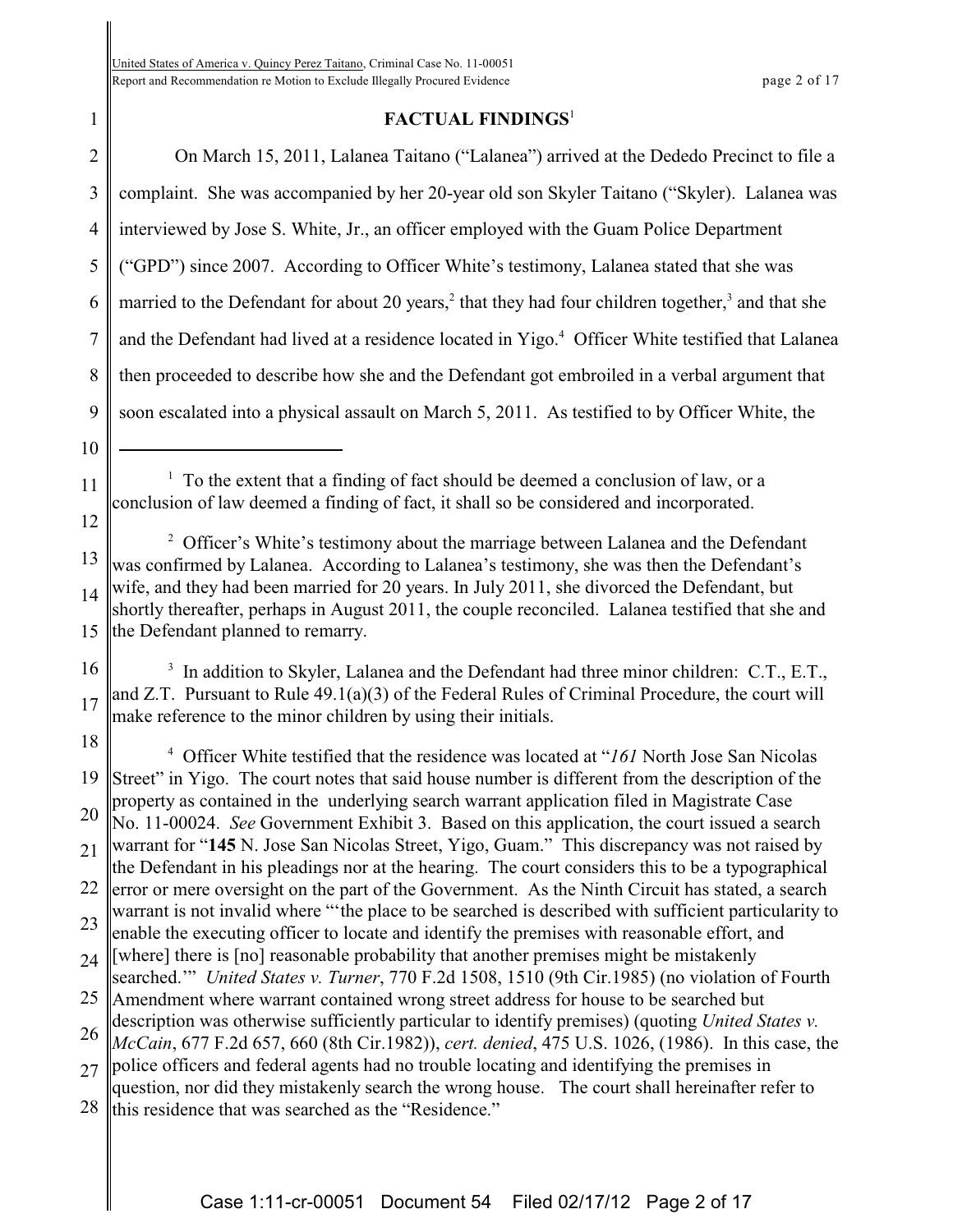United States of America v. Quincy Perez Taitano, Criminal Case No. 11-00051 Report and Recommendation re Motion to Exclude Illegally Procured Evidence **page 1** and Recommendation re Motion to Exclude Illegally Procured Evidence

1 2 3 4 5 6 7 8 9 10 11 12 13 14 15 Defendant and Lalanea began arguing about why she was not home on the weekends. The argument soon became physical in the living room when Lalanea slapped the Defendant on the face. He grabbed her by the throat for about 30 seconds and then let go. Further argument ensued, and he grabbed her again, threw her on to the couch, pinned her down, and slapped her on the face twice. Officer White stated that Lalanea reported that C.T. observed what was transpiring and tried to stop her father's attacks on her mother. In response, the Defendant slapped C.T. on the face. Skyler also tried to intervene by grabbing his father, but the Defendant told him (Skyler) to let go or he (the Defendant) would break Skyler in half and then spit on his (Skyler's) mother's face. Lalanea managed to get free and then proceeded to her bedroom to retrieve her items from the closet. The Defendant followed her into the bedroom and the argument continued. The Defendant left the bedroom and began arguing with Skyler. Lalanea then walked out of the bedroom to where Skyler was located, but soon the Defendant flipped her to the ground and again pinned her down. Lalanea asked the Defendant to get off of her, and when he eventually did, she quickly left the Residence and headed to her mother's home on Talo Street in Dededo.

16 17 18 19 20 Officer White further testified that Lalanea said she decided to file a complaint against the Defendant because she was afraid of him. In addition to the March 5th assault, Lalanea further recounted an incident that occurred on March 14, 2011, when the Defendant arrived at Lalanea's mother's home. Lalanea was so terrified that she hid in the bathroom and did not come out. The Defendant eventually left, but he took their four-year old son Z.T. with him.

21 22 23 24 Officer White further testified that on March 15, 2011, he also interviewed C.T. and Skyler's girlfriend<sup>5</sup> about the March 5th incident, while Officer Shimizu interviewed Skyler. According to Officer White, their versions of the events that took place on March 5, 2011 corroborated Lalanea's rendition of the incident.

25 26 Following these interviews, police officers went to look for the Defendant but were unable to find him that day. The following day, March 16, 2011, officers went to the Residence

- 27
- 28

<sup>&</sup>lt;sup>5</sup> Officer White could not remember the name of Skyler's girlfriend.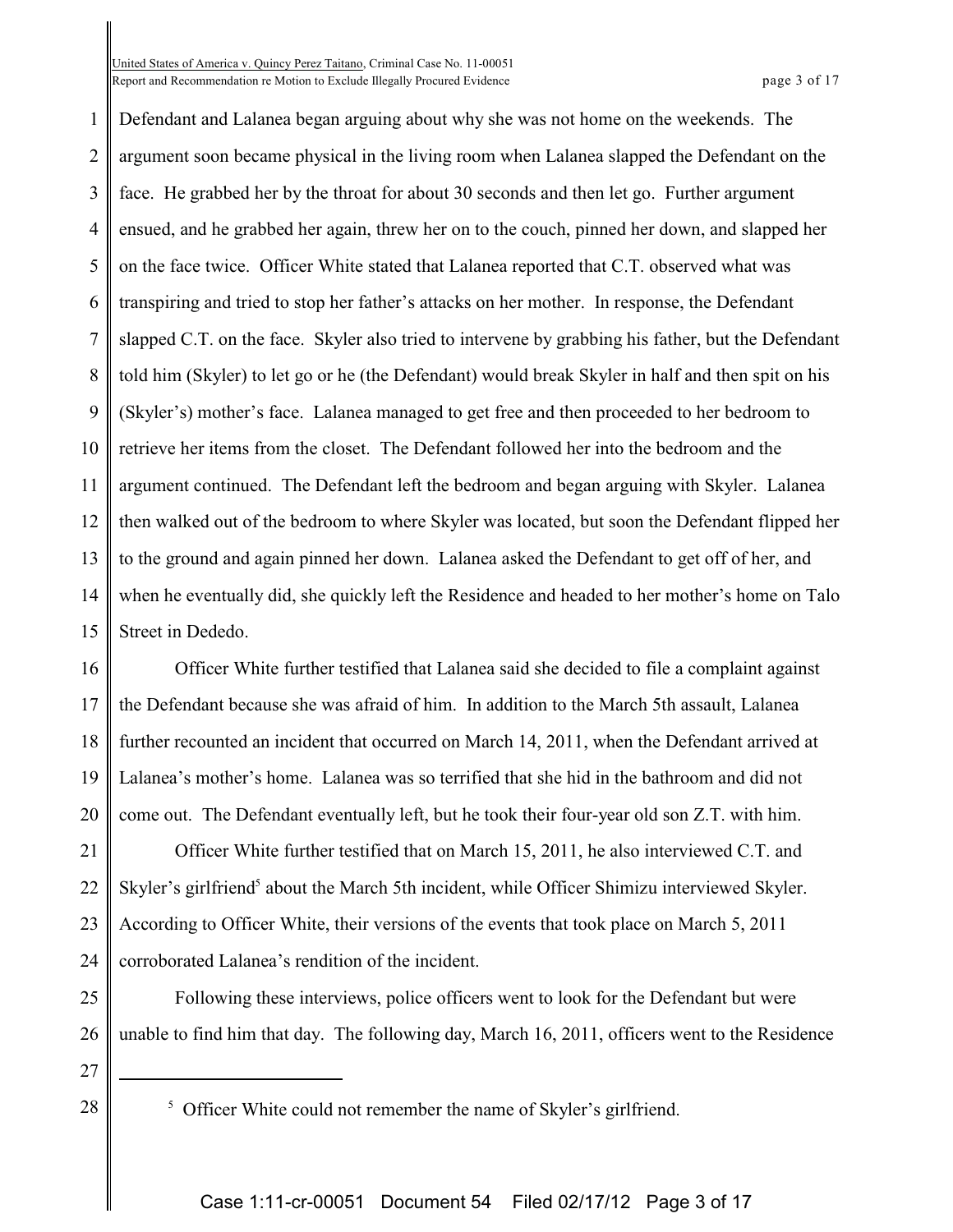United States of America v. Quincy Perez Taitano, Criminal Case No. 11-00051 Report and Recommendation re Motion to Exclude Illegally Procured Evidence **page 1** of 17

1 2 3 4 where they found the Defendant and arrested him. According to the testimony of Officer Joaquin C. Mesa, the Defendant was transported to the Dededo Precinct at about 2:55 p.m. Officer Mesa testified that at the precinct the Defendant made some statements and admitted that he had assaulted his wife and children on March 5, 2011.

5 6 7 8 9 10 11 12 13 14 15 16 On March 16, 2011, Lalanea arrived at the Dededo Precinct<sup>6</sup> and spoke with Officer White at about 3:40 p.m. She asked for a police escort to the Residence so that Lalanea could retrieve her clothing and her children's clothes. Officer White asked Lalanea who owned the Residence, and Lalanea told Officer White that she and her husband owned the Residence and they lived there with their children. This interview lasted about 15 minutes. Four police officers<sup>7</sup> riding in two separate patrol vehicles then proceeded to follow Lalanea and Skyler to the Residence to provide police protection. Although the Defendant had already been apprehended by this time, $\delta$  Officer Joaquin C. Mesa testified that because the Residence was located on the Defendant's family compound and the Defendant's family members lived near the Residence, the officers believed that an escort was still needed for Lalanea and Skyler's security and safety. According to Officer White, the drive from the Dededo Precinct to the Residence took about 20 minutes.

17

Once the police, Lalanea and Skyler arrived at the Residence, there is some discrepancy

18

25

<sup>19</sup> 20 21 22 There is some discrepancy about what brought Lalanea back to the Dededo Precinct. 6 Officer White testified that Lalanea came to the precinct with her son Skyler to ask for a police escort to the Residence. Lalanea testified that she received a call on March 16, 2011, requesting her to come to the Dededo Precinct to pick up her son Skyler because he was arrested that afternoon. While she was there Lalanea asked for a police escort to the Residence to pick up her belongings.

<sup>23</sup> 24  $\alpha$  According to Officer Mesa's testimony, he recalls four officers present at the Residence. Three of these officers were Officer White, Officer Mesa, and Field Supervisor J.S. Cruz. The fourth officer was never identified.

<sup>26</sup> 27 <sup>8</sup> There was some confusion by Officer White about when exactly the Defendant was arrested. His testimony appeared to suggest that the Defendant was at the Residence when the police arrived as escorts with Lalanea and Skyler. However, this was refuted by Officer Mesa who testified that before the police escorted Lalanea and Skyler back to the Residence, the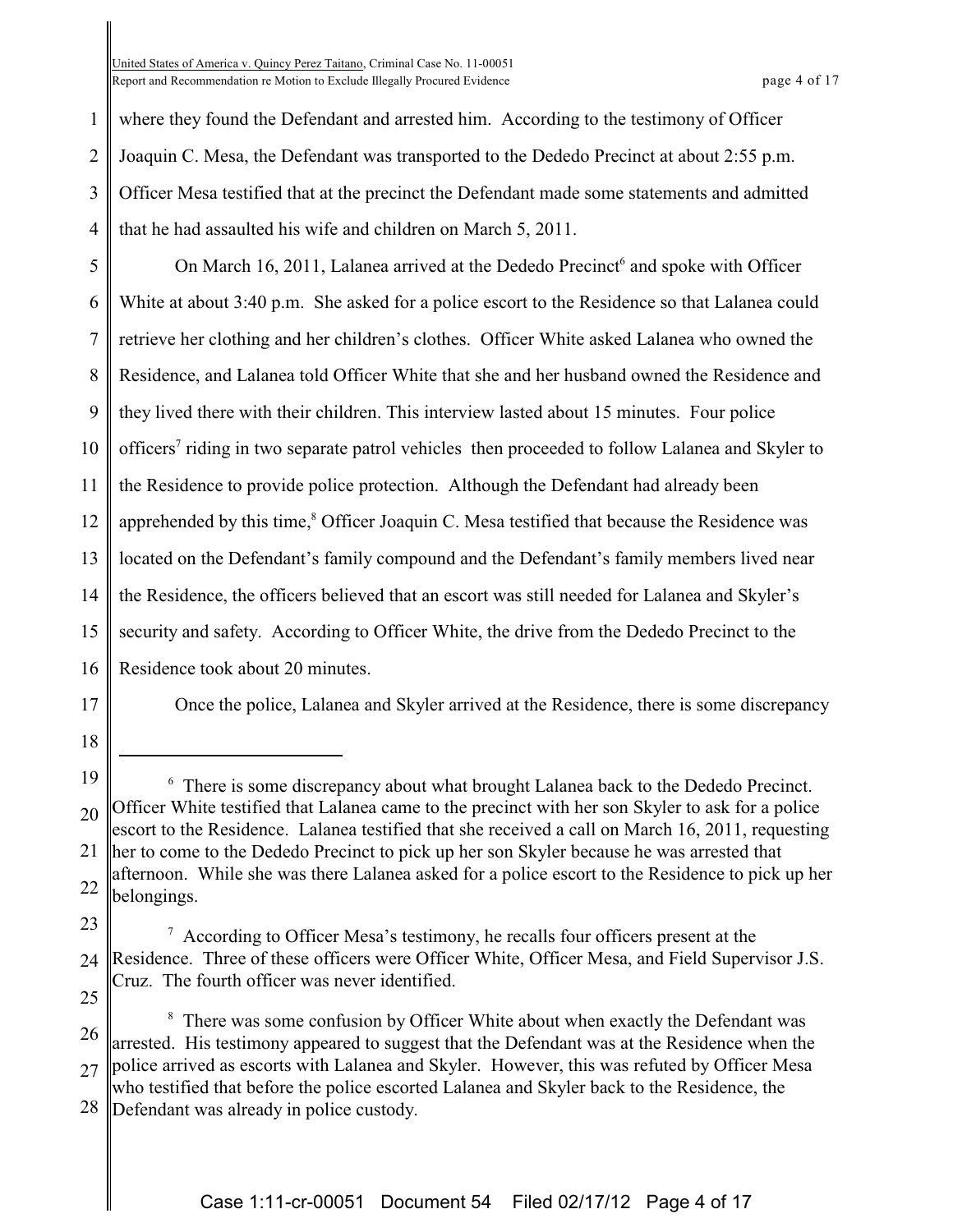United States of America v. Quincy Perez Taitano, Criminal Case No. 11-00051 Report and Recommendation re Motion to Exclude Illegally Procured Evidence **page 1** and Recommendation re Motion to Exclude Illegally Procured Evidence

1 2 3 4 5 6 7 8 as to how Lalanea and the officers eventually gained entry into the Residence. According to Officer White, Lalanea had several keys in her possession, but when she tried to open the front door to the Residence, her key did not work. Apparently, the Defendant had changed the lock to the front door after Lalanea left on March 5, 2011. Officer White stated that Lalanea then gave Skyler a separate key to the rear door. Skyler then went to the back of the Residence while Officer White stayed at the front of the Residence with Lalanea. Officer White testified that he did not see how Skyler gained entry into the Residence. After a few minutes, Officer White saw Skyler open the front door from the interior of the Residence.

9 10 11 12 13 14 15 16 17 18 19 Officer Mesa testified that while he saw Lalanea and Skyler try to use a set of keys to open the front door to the Residence, but they were unsuccessful. While they were trying to gain entry at the front door, Officer Mesa testified that he began to wander toward the left rear side of the Residence where he encountered a male individual. Officer Mesa asked the individual to identify himself, and Officer Mesa then learned that the individual was the Defendant's father. Officer Mesa further testified that the Defendant's father indicated that Lalanea stayed at the Residence. After a few minutes, Officer Mesa learned that the front door had been opened, so he walked back to the front of the Residence where he saw the front door was opened and Skyler was standing inside the Residence. Officer Mesa stated that he did not instruct Lalanea to gain entry into the home nor did he instruct her how to get in the home. Officer Mesa further stated that he did not see how Skyler had entered the home.

20 21 22 23 24 25 26 27 28 Lalanea and Skyler's version of the events contradicted the officers' account. According to Skyler, when they arrived at the Residence, he and his girlfriend stood on the side talking and then decided to walk to his grandfather's house nearby while the officers spoke to his mother. Skyler returned outside and stated that the officers were talking to his mother about the key to the front door, but the key no longer worked. Skyler testified that he saw two to three officers walk around the Residence to check for possible entry through the windows and back door. Access to the back door could only be gained by going through the garage area. Skyler said that he then saw the officers pulling at the door leading to the garage area, but the door was ///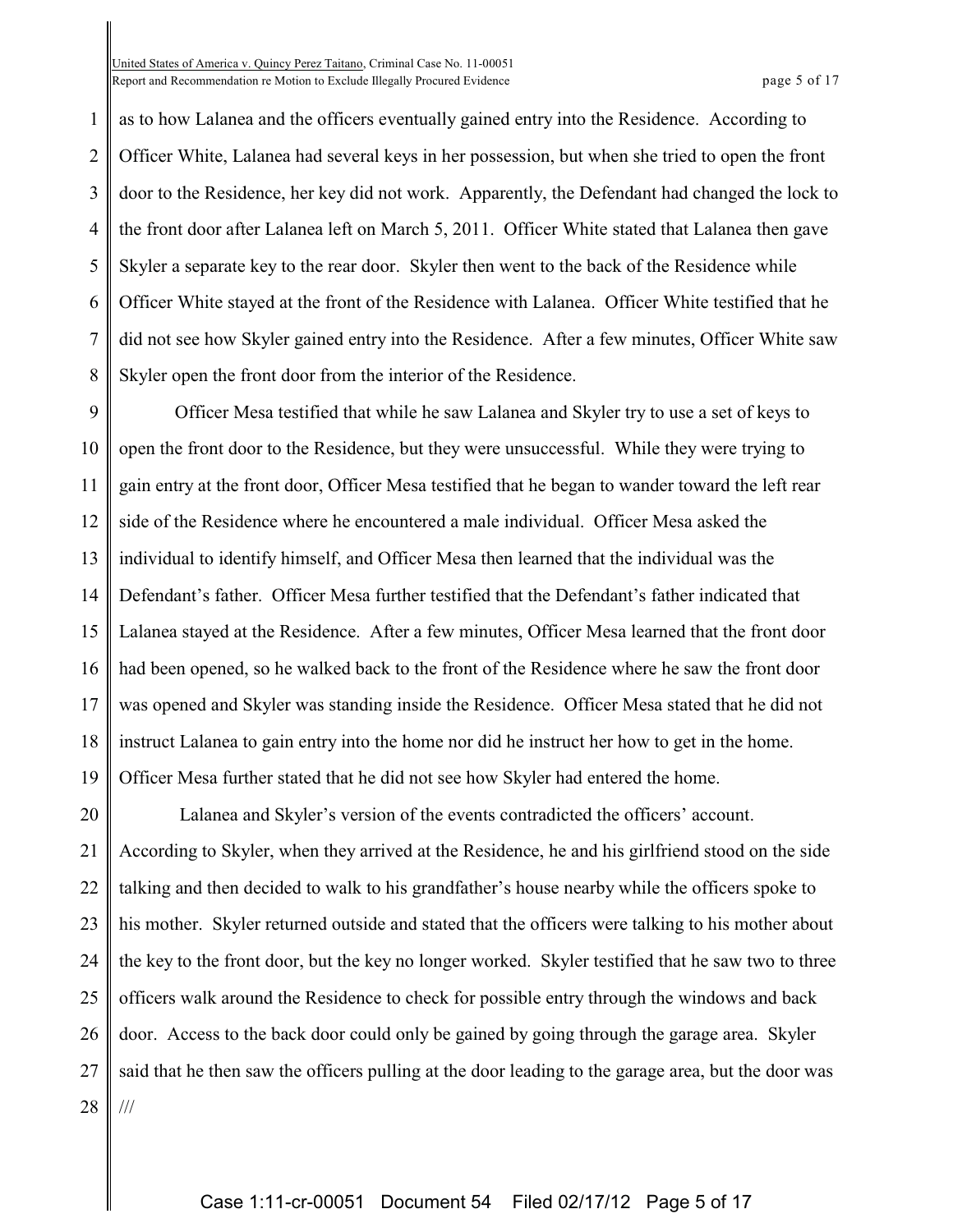United States of America v. Quincy Perez Taitano, Criminal Case No. 11-00051 Report and Recommendation re Motion to Exclude Illegally Procured Evidence **page 6 of 17** and  $P$  page 6 of 17

1 2 3 4 5 6 7 8 secured by a chain.<sup>9</sup> There was not enough space for the officers to squeeze through to gain entry to the garage, so Skyler stated the officers asked him to try to squeeze his way through the doorway since he was much smaller than they were. According to Skyler, the garage door was very heavy and usually required two people to open it. Skyler testified that the officers pulled the garage door open as much as they could, creating about a six-inch gap, and the officers continued to hold up the door while Skyler squeezed his way into the garage, where he found the back door unlocked. Skyler then went into the Residence and proceeded to open the front door from inside the home.

9 10 11 12 13 14 15 16 Lalanea corroborated Skyler's testimony and stated that officers helped her son pry open the garage door so that he could gain access to the back door. She said the door was heavy and it would not have been possible for her son to do it by himself, so at least one of the officers had to assist Skyler. When counsel for the United States and the court questioned Lalanea and Skyler about the identity of these officers who allegedly assisted in holding open the garage door, neither Lalanea nor Skyler could identify said officer or officers. Additionally, Lalanea's testimony was not consistent with her written statement provided to the police later that evening. *See* Government Exhibit 2. According to Lalanea's written statement

17 18 19 Upon arrival at the house, [Lalanea] used a key to unlock the front, [but] the key did not work. [Lalanea's] son (Skyler) then went around the side to where the entrance into the garage [was]. He pryed (sic) open the door then went in through the back door. ([Lalanea] ha[d] a key to the backdoor). Then my Sky went into the house and unlocked the front door.

20 21 22 *Id.* Lalanea's written statement did not include any mention that an officer or officers helped pry the garage door open. Instead, her written statement only mentions that her son pried open the door and then went in the Residence through the back door.

- 23 Once Skyler opened the front door but before the officers and Lalanea proceeded into the
- 24 Residence, Lalanea informed the officers that the Defendant may have drugs and a weapon in
- 25

28 garage.

<sup>26</sup> 27 <sup>9</sup> Skyler also called the garage area the "shop" because it was the area where his father would paint cars. The garage or shop door had a hinge on the top and would swing outward to open. However, that day, Skyler described the garage door as being chained in two spots. Skyler had no keys to those chains, and the padlocks to the chains were located on the inside of the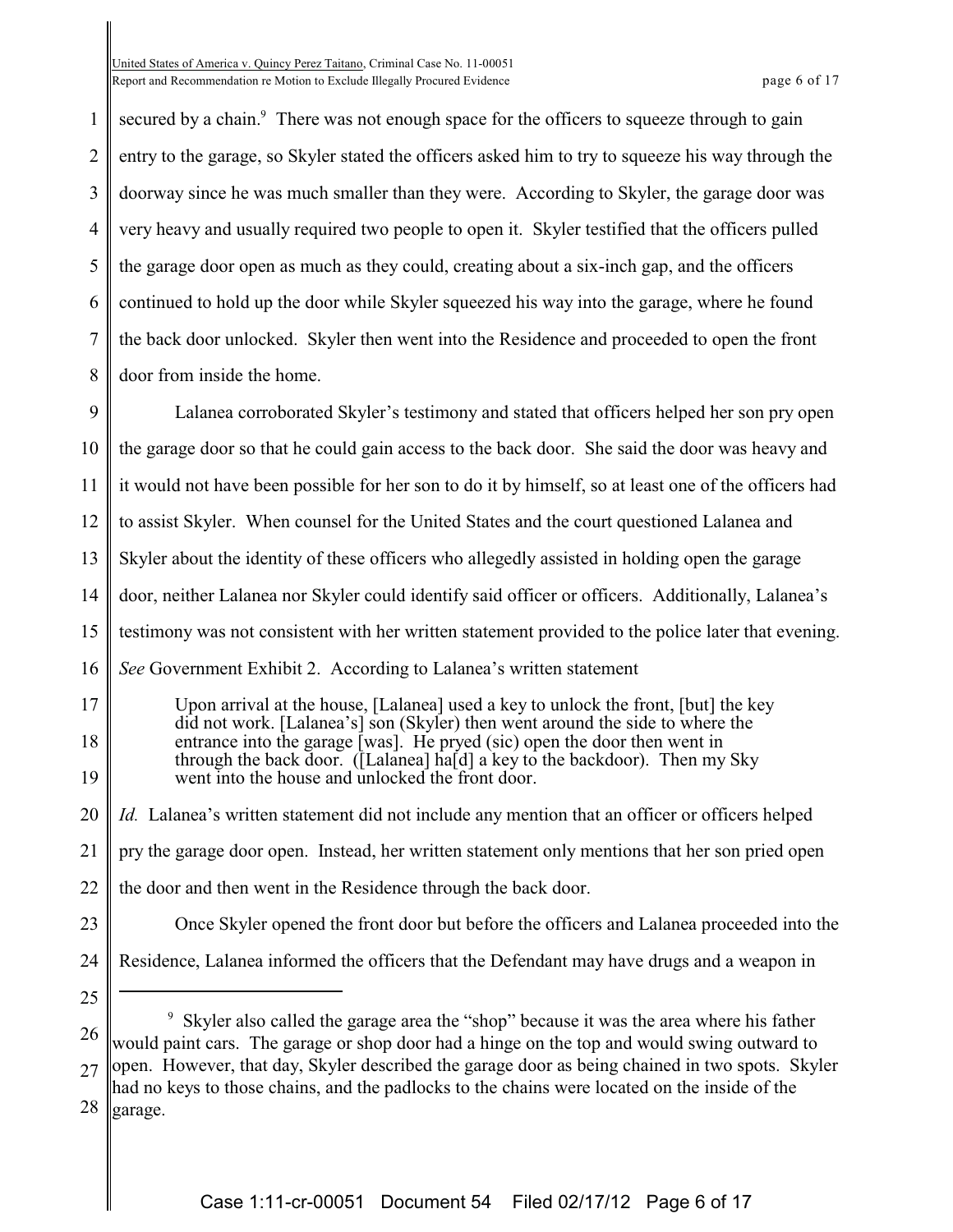United States of America v. Quincy Perez Taitano, Criminal Case No. 11-00051 Report and Recommendation re Motion to Exclude Illegally Procured Evidence **page 7** of 17

1 2 3 4 the Residence. As a precautionary measure,  $10$  Officer Mesa decided to ask Lalanea to sign a "Consent Search for Residence" form (hereinafter referred to as the "Consent Form") before the police entered the Residence. Lalanea executed the Consent Form at about 3:55 p.m. *See* Government Exhibit 1.

5 6 7 8 9 10 11 12 13 14 15 16 17 18 19 20 Lalanea then escorted the officers into the Residence. She pointed out a container on the dining room table with a leafy substance, which police suspected was marijuana. The officers also detected a foul order they associated with marijuana based on their training. Lalanea went from room to room gathering her personal items and items belonging to the children, but as she did so, she continuously pointed out various items of interest to the police such as drug paraphernalia. Officer Mesa testified that without police prompting, Lalanea retrieved what appeared to be suspected "ice" from the closet of her bedroom. Lalanea also took the officers to the garage area and pointed out a "grow room" where several marijuana plants were growing. According to Officers White and Mesa, Lalanea did this willingly on her own and the officers did not instruct Lalanea what to do. According to Skyler, he did not stay in the house the whole time because he was walking in and out to carry belongings to the car and he would also go back and forth to his grandfather's house. Skyler testified that the officers asked him if he knew where the weapons were located and that the officer asked him to search for them. All Skyler could find were airsoft guns and paintball guns that belonged to him and his father. Skyler stated that this "search" lasted about three to four hours. Later that evening, Lalanea provided a written statement to the police. *See* Government Exhibit 2.

21 22 23 24 25 The following day, the Government appeared before the below-signed judge to apply for a federal search warrant. *See* Magistrate Case No. 11-00024 and Government Exhibit 3. The affidavit in support of the search warrant relied upon facts learned during the course of the search of the Residence as well as other information obtained during interviews with Lalanea and Skyler. *Id.* The court thereafter issued the search warrant, and federal law enforcement

26 27

<sup>28</sup>  $10$  This was Officer Mesa's very first search of a residence. Officer Mesa did not know whether Officer White had any previous experience with home searches.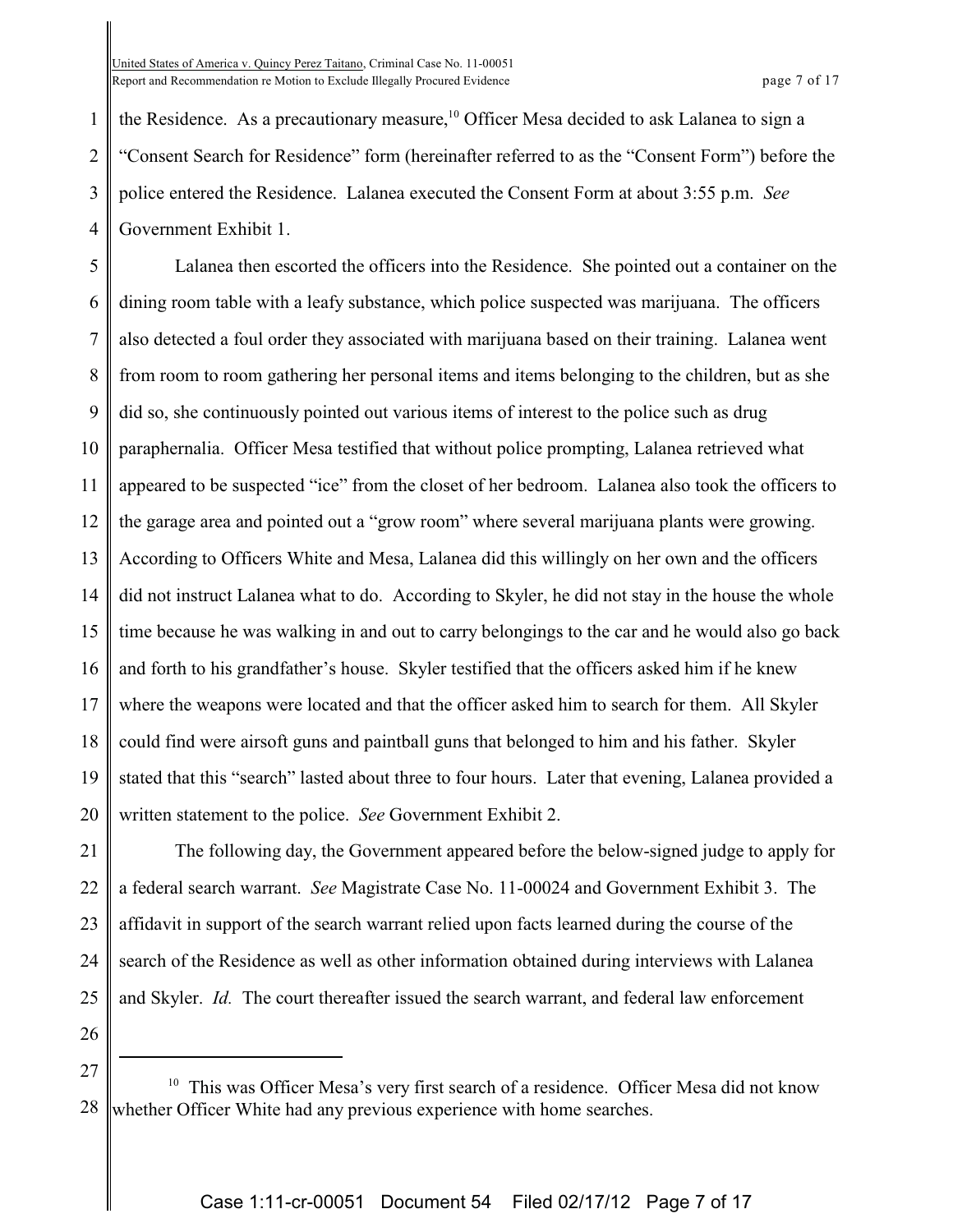United States of America v. Quincy Perez Taitano, Criminal Case No. 11-00051 Report and Recommendation re Motion to Exclude Illegally Procured Evidence **page 8 of 17** and Recommendation re Motion to Exclude Illegally Procured Evidence

1 2 3 agents seized 54 suspected marijuana plants, a digital scale, seven small plastic sealable bags with white crystalline substance, and other suspected drugs or drug paraphernalia from the Residence. *See* Magistrate Case No. 11-00024, ECF No. 2.

4 5 6 On September 14, 2011, the Grand Jury issued an Indictment charging the Defendant with (1) Manufacturing a Controlled Substance, (2) Possession of a Controlled Substance with Intent to Distribute, and  $(3)$  Maintaining Drug-Involved Premises.<sup>11</sup>

7 8 9 On December 16, 2011, the Defendant filed the instant Motion. ECF No. 23. On December 23, 2011, the Government filed its Opposition brief. ECF No. 27. On December 30, 2011, the Defendant filed a Reply Brief thereto. ECF No. 28.

10

### **LEGAL CONCLUSIONS**

11 12 13 14 The Defendant's Motion seeks to exclude from trial all evidence that was procured through the alleged illegal search and seizure of the Residence on the basis that Lalanea could not lawfully consent to a search of said Residence. Additionally, the Defendant requests suppression of all evidence subsequently obtained through the federal search warrant.

15 16 17 18 19 20 21 22 The Fourth Amendment ordinarily prohibits the police from making a warrantless entry to a person's home to search for specific objects. Nevertheless, this prohibition does not apply when police obtain valid consent to search. *Schneckloth v. Bustamonte*, 412 U.S. 218, 219 (1973). Such consent may be give by "a third party who possessed common authority over or other sufficient relationship to the premises or effects sought to be inspected." *United States v. Matlock*, 415 U.S. 164, 171 (1974). Common authority may be either actual or apparent. *See United States v. Ruiz*, 428 F.3d 877, 880 (9th Cir. 2005). The main issue presented is whether Lalanea could validly consent to the search of the Residence.

23

### 1. Whether Lalanea had actual authority to consent to search

24 25 26 A consensual search is reasonable when the consent-giver has actual authority over the area searched. *United States v. Matlock*, 415 U.S. 164 (1974). A third party has actual authority when he has "mutual use of the property and also has joint access or control for most purposes."

27

28

 $11$  The "controlled substance" referred to in the offenses charged was marijuana.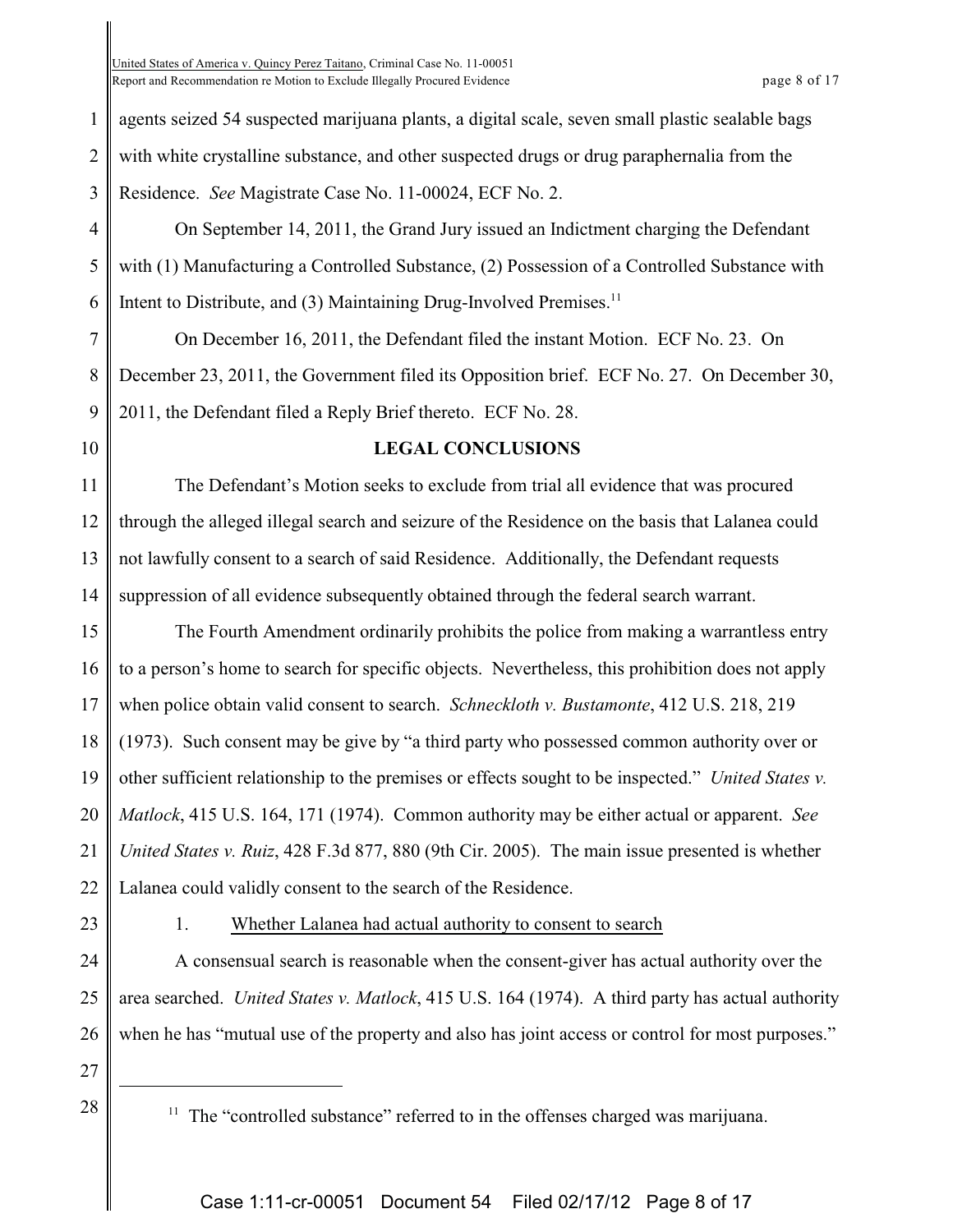1 2 3 4 5 6 7 8 *United States v. Dearing*, 9 F.3d 1428, 1429 (9th Cir 1993) (quoting *Matlock*, 415 U.S. at 171 n.7). "'Common authority' rests on mutual use of the property by those generally having joint access or control so that it is reasonable to recognize that any of the parties has the right to permit inspection and others have assumed the risk that the third parties might consent to the search." *United States v. Yarbrough*, 852 F.2d 1522 (9th Cir. 1988). "The existence of consent to search is not lightly to be inferred and the government always bears the burden of proof to establish the existence of effective consent." *United States v. Reid*, 226 F.3d 1020, 1025 (9th Cir. 2000) (quoting *United States v. Shaibu*, 920 F.2d 1423, 1426 (9th Cir. 1990)).

9 10 11 12 13 14 15 16 17 18 19 20 21 22 23 The Defendant contends that Lalanea did not possess actual authority to consent to the search of the Residence since the Defendant owned it as his sole and separate property. In this case, it is not so important that the real property was deeded to the Defendant as his sole and separate property. Although Lalanea's name was not on the deed to the real property, this did not mean that she did not own part of the home. The Government argues that her ability to consent to a search of the Residence did not rest upon the law of property but rather on her mutual use of the property and her joint access to the premises. The Government is correct on this point of law; generally, anyone who has a reasonable expectation of privacy in a place being searched can consent to a warrantless search. A landlord cannot validly consent to the search of a house he owns if he rents it to another, but a tenant, who does not own the property, certainly can consent to such a search. *See Matlock*, 415 U.S. at 171 n.7. Thus, in order to prove that Lalanea had actual authority to consent to the search the Government must demonstrate that she had "joint access or control for *most* purposes." *Id.* (emphasis added). Because such an inquiry is very fact specific, the court finds it helpful to discuss relevant cases and compare those facts with facts herein.

24 25 26 27 28 In *United States v. Long*, 524 F.2d 660 (9th Cir. 1975), the defendant's wife told the FBI that she left the home she shared with her husband because she feared for her safety and was afraid she could be dragged in to what she believed was illegal activity by her husband. *Id.* at 661. She had obtained separate housing but had returned to the home with FBI agents to retrieve some of her own possessions. *Id.* She signed a consent form allowing the agent to

### Case 1:11-cr-00051 Document 54 Filed 02/17/12 Page 9 of 17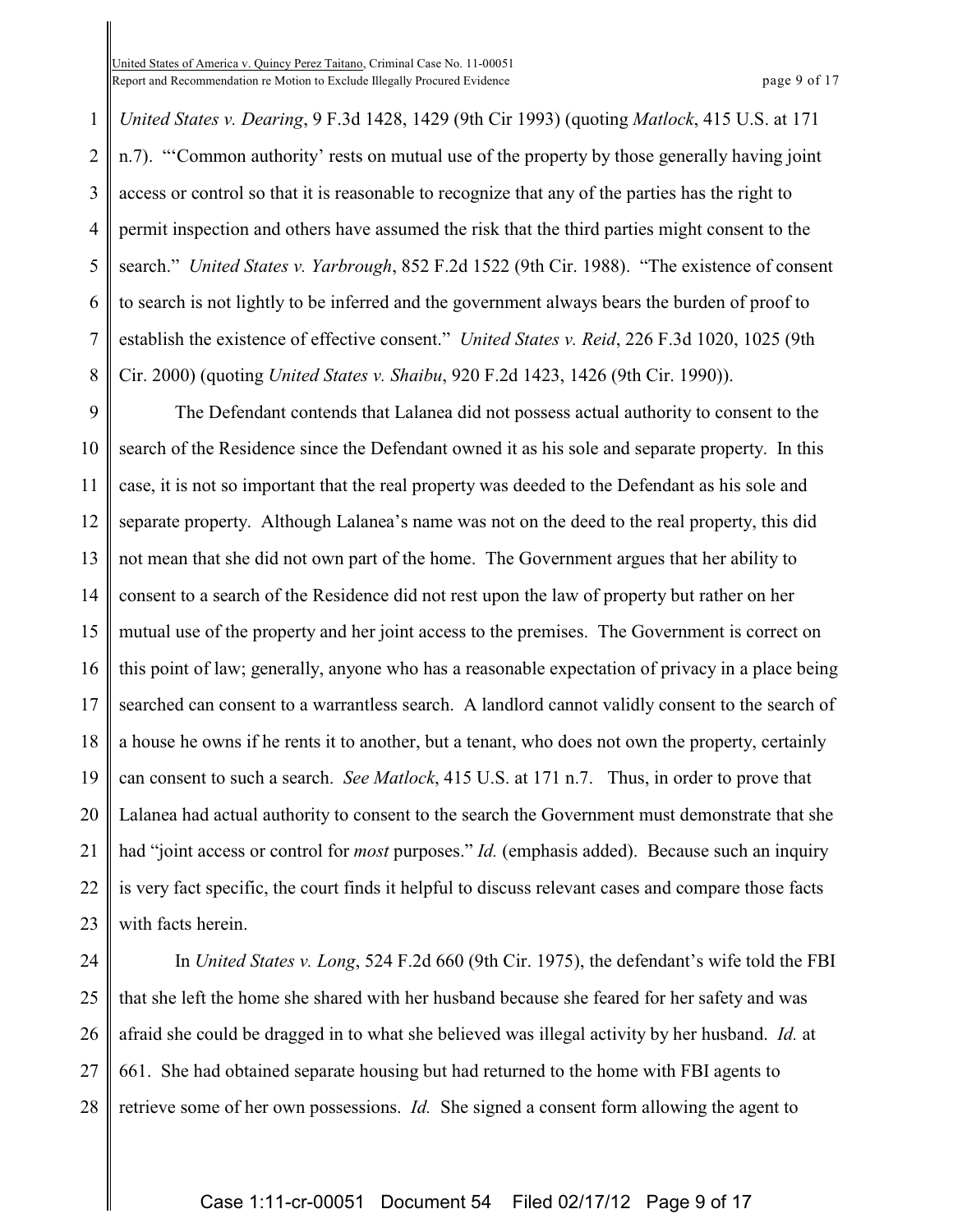United States of America v. Quincy Perez Taitano, Criminal Case No. 11-00051 Report and Recommendation re Motion to Exclude Illegally Procured Evidence **page 10** of 17

1 2 3 4 5 6 7 8 9 search the home. *Id.* The keys she had "no longer fit the locks and so entrance was gained by removing a window in a storage building next to the house." *Id.* In the storage building agents found a firearm hanging on the wall. *Id.* The serial number was copied, and the gun was eventually traced to a pawnshop. *Id.* Agents later learned that the defendant had purchased the gun under a false name and had purchased another gun at the same time. *Id.* On appeal, the defendant challenged the validity of his wife's consent to search the house since she not longer had joint access or control over the home. The Ninth Circuit disagreed with the Defendant and found the wife's consent to be valid because she was a joint *owner* of the house and had been forced to leave because of her fear of her husband. *Id.*

10 11 12 13 14 15 16 17 18 19 20 21 22 23 24 25 26 27 28 In *Illinois v. Rodriguez,* 497 U.S. 177 (1990), the police were summoned to a residence and spoke with a "Gail Fischer, who showed signs of a severe beating." *Id.* at 179. Ms. Fischer told the police that the defendant had assaulted her earlier that day at the defendant's apartment. During the interview, Ms. Fischer referred to the apartment as "our apartment" and mentioned that she had clothes and furniture there. *Id.* Ms. Fisher took the police to the apartment, unlocked the door with her key, and gave the police permission to enter in order to arrest the defendant. *Id.* at 180. The police did not obtain an arrest warrant nor did they seek a search warrant. *Id.* When the police entered the living room, "they observed in plain view drug paraphernalia and containers filled with white powder that they believed . . . to be cocaine." *Id.* They later found the defendant asleep in the bedroom, along with additional containers of white powder, and thereafter arrested him and seized the drugs. *Id.* The defendant moved to suppress all the evidence seized at the time of his arrest, arguing that Ms. Fischer had no authority to consent to the entry since she had vacated the apartment several weeks earlier. *Id.* The Supreme Court affirmed the lower court's finding that Ms. Fischer did not have common authority over the apartment since she "was not a 'usual resident' but rather an 'infrequent visitor' at the apartment." *Id.* The lower court based its conclusion on its findings that (1) her "name was not on the lease," (2) "she did not contribute to the rent," (3) "she was not allowed to invite others to the apartment on her own," (4) "she did not have access to the apartment when [defendant] was away," and (5) she had moved out of the apartment "almost a month before the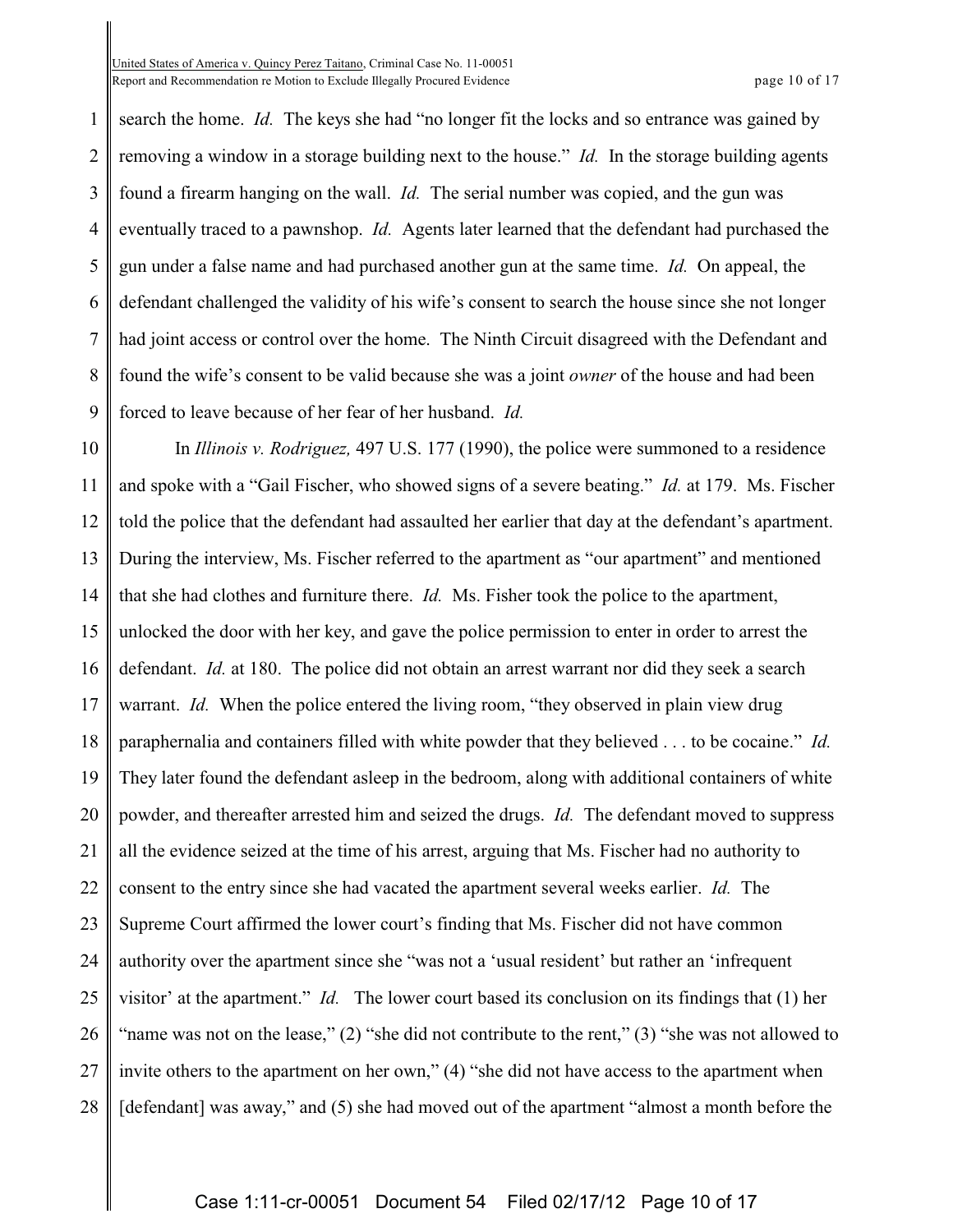1 2 3 4 search at issue" and had taken "her and her children's clothing with her, though leaving behind some furniture and household effects." *Id.* at 180-81. Although Ms. Fischer did not have common authority to consent to the warrantless entry and search, the Supreme Court remanded matter for further determination on the issue of apparent authority.

5 6 7 8 9 10 11 12 13 14 15 16 17 18 19 20 21 22 23 24 25 26 27 28 The facts of *Long* are similar to this case. Just as in *Long*, Lalanea's key to the front door no longer fit the locks so entry into the Residence was gained by other means. The Defendant asserts that unlike *Long* Lalanea did not *co-own* the Residence since her name was not on the deed. *See* Taitano Decl., ECF No. 24 and Exh. A thereto. According to the Deed of Gift, the Defendant's father gave the Defendant all right, title and interest to the real property on which the Residence is located. *Id.* However, upon review of the Construction Mortgage, the court notes that both Lalanea and the Defendant are listed as "borrowers" of the \$73,000 used to construct the Residence. *See* Government Exhibit 12. Lalanea also signed a Spousal Consent form attached to the Construction Mortgage and Mortgage. *Id.* The court disagrees with the assertion that Lalanea was not a co-owner of the Residence. Lalanea testified that she and the Defendant borrowed the money to construct the Residence and a portion of her salary was contributed to pay the mortgage. Based on this document and Lalanea's testimony, the court finds that the Residence, which is an improvement on the Defendant's separate real property, is community property, and Lalanea is a joint owner of said Residence. Lalanea testified that she believed she was a part owner of the home. Lalanea attested that she, the Defendant and their family began living on the property that surrounds the Residence since late 1999, and thereafter began living at the Residence upon completion of the construction of the home in 2006. Lalanea contributed to the family's living expenses; a portion of her teacher's salary paid for the monthly utility bills as well as about \$513 towards the monthly mortgage. In fact, Lalanea stated that she believed she owned a part of the Residence since the bank would call her for payment of the mortgage loan. Unlike *Rodriguez*, there was never any testimony presented that Lalanea was not allowed to invite others to the Residence on her own or that she needed the Defendant's permission to do so. Lalanea was a "usual resident" of the Residence in addition to the fact that she was a joint owner. She knew the layout of the home, and until recently she had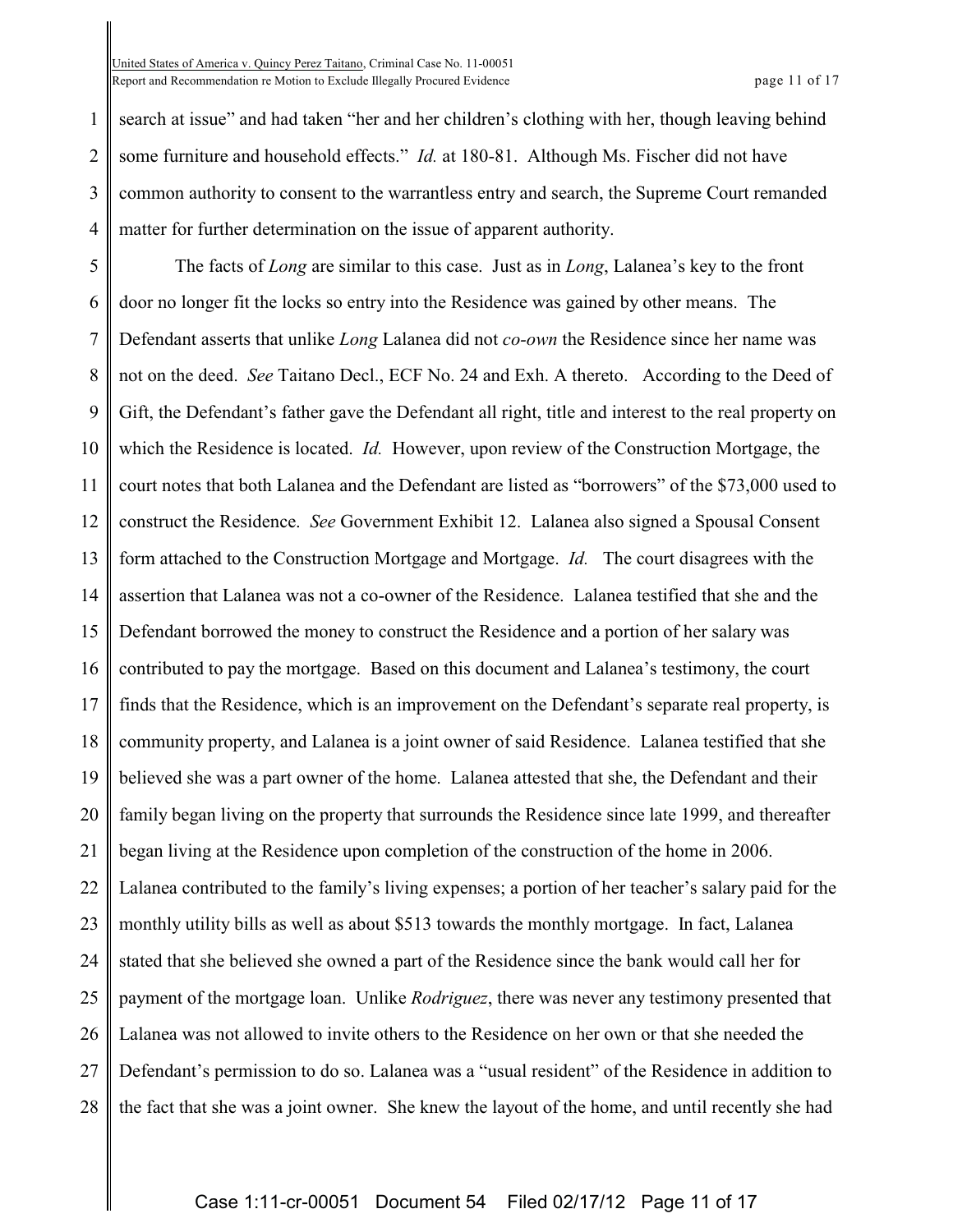1 2 3 4 5 a key that would open the front door of the Residence. The court is not persuaded by the Defendant's assertion that Lalanea left the Residence "willingly." Lalanea did not simply abandon her home; rather, she left after she was physically assaulted by her husband. Like the wife in *Long,* Lalanea had been forced to leave the Residence because of she feared for her physical safety and was afraid of her husband.

6 7 8 9 10 11 Based on these facts, the court finds that Lalanea had actual authority to consent to the search of the Residence and that such consent was validly given when she signed the Consent Form and allowed the police to enter her home. However, if it is later determined that these facts do not properly support a finding of actual authority, the court will continue its analysis of whether the GPD officers reasonably believed Lalanea had apparent authority to consent to the search of the Residence.

12

#### 2. Whether Lalanea had apparent authority to consent to the search

13 14 15 16 17 18 19 20 21 22 23 24 25 26 27 28 If Lalanea did not have actual authority to consent, the initial entry and search of the Residence may still be upheld under the "apparent authority" doctrine. The Ninth Circuit utilizes a three-part test to determine whether a person possessed "apparent authority:" first, "did the searching officer believe some untrue fact that was then used to assess the consent-giver's use of and access to or control over the area searched;" second, "was it under the circumstances objectively reasonable to believe that the fact was true;" and third "assuming the truth of the reasonably believed but untrue fact, would the consent-giver have had actual authority?" *Reid*, 226 F.3d at 1025 (reversing the trial court's finding of apparent authority because it was unreasonable for officers to believe that merely because a person answered the door to an apartment – without more - that he was a resident of that apartment). *See also Dearing*, 9 F.3d at 1429-30 (no apparent authority; agent's belief that person who lived in house as caretaker and occasional housekeeper, had use and access to or control over homeowner's bedroom so as to establish apparent authority to consent to search of bedroom was objectively unreasonable; although agent knew that caretaker had been in the bedroom on prior occasions, there was nothing to indicate that the prior access was authorized, the bedroom door was closed at time of search, and agent knew that caretaker's relationship with homeowner was nearing an end). "The

### Case 1:11-cr-00051 Document 54 Filed 02/17/12 Page 12 of 17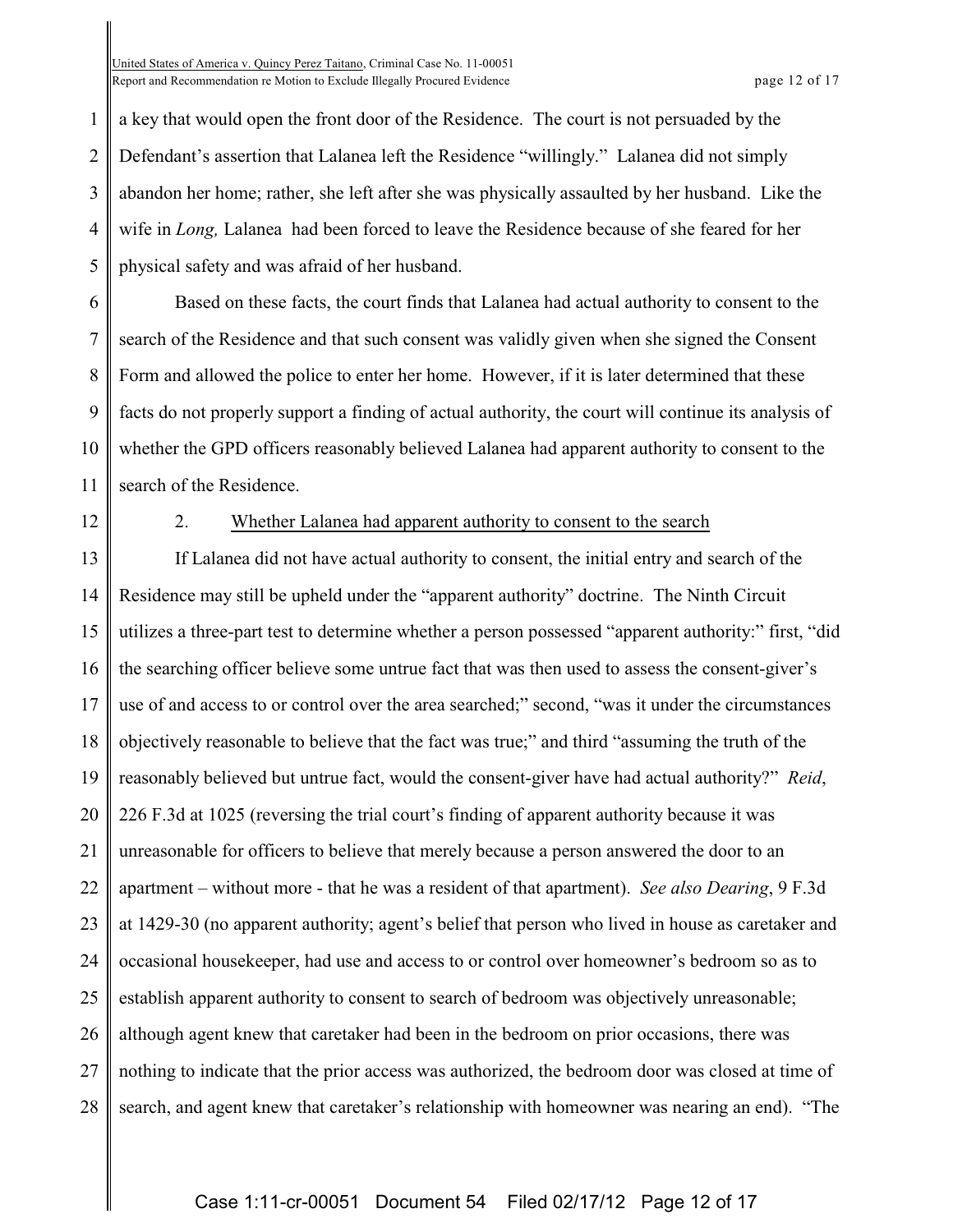1 2 'apparent authority' doctrine applies only to mistakes of fact, not mistakes of law." *United States v. Ruiz*, 428 F.3d 877, 881 (9th Cir. 2005).

3 4 5 6 7 8 9 Here, the Government contends that if Lalanea lacked common authority to consent to the search, the apparent authority doctrine would be applicable to validate the warrantless search. Thus, in applying the three-part test, the court must first determine whether Officers White and Mesa believed some untrue fact that they then used to assess Lalanea's use and access to or control over the Residence. The Government contends that this "untrue fact" was that Lalanea had authority to consent to search of the Residence. Again, this inquiry is factdependent.

10 11 12 13 14 15 16 17 18 19 20 21 Before the officers entered the Residence they knew that (1) Lalanea had been married to the Defendant for about 20 years and had four children with him; (2) Lalanea lived in the Residence at least until March 5, 2011, when she left to live at her mother's home after the Defendant physically assaulted her; (3) the assault forced Lalanea to quickly depart from the Residence and Lalanea left behind items of personal belonging; and (4) Lalanea appeared at the Dededo Precinct to request a police escort so that she could return to the Residence to retrieve her belongings and her children's clothing; (5) Lalanea had keys to the Residence but the key to the front door no longer worked; and (6) the Defendant's own father admitted that Lalanea stayed at the Residence. Based on these facts, the representations made by the Defendant's father and Lalanea, and the fully executed Consent Form, the officers believed that Lalanea had lived at the Residence recently and had access to, control of, and authority over the Residence such that she could consent to its search. This satisfies the first part of the test.

22 23 24 25 26 27 The second issue is more critical: was the officers' belief objectively reasonable under the circumstances. Although Lalanea claimed to have keys to the house, these keys obviously did not work on the front door. The Defendant contends that this fact should have triggered further inquiry on the part of the police because at that time it was patently obvious that Lalanea no longer had access to the Residence. The court is cognizant of the Ninth Circuit's warning that

28 ///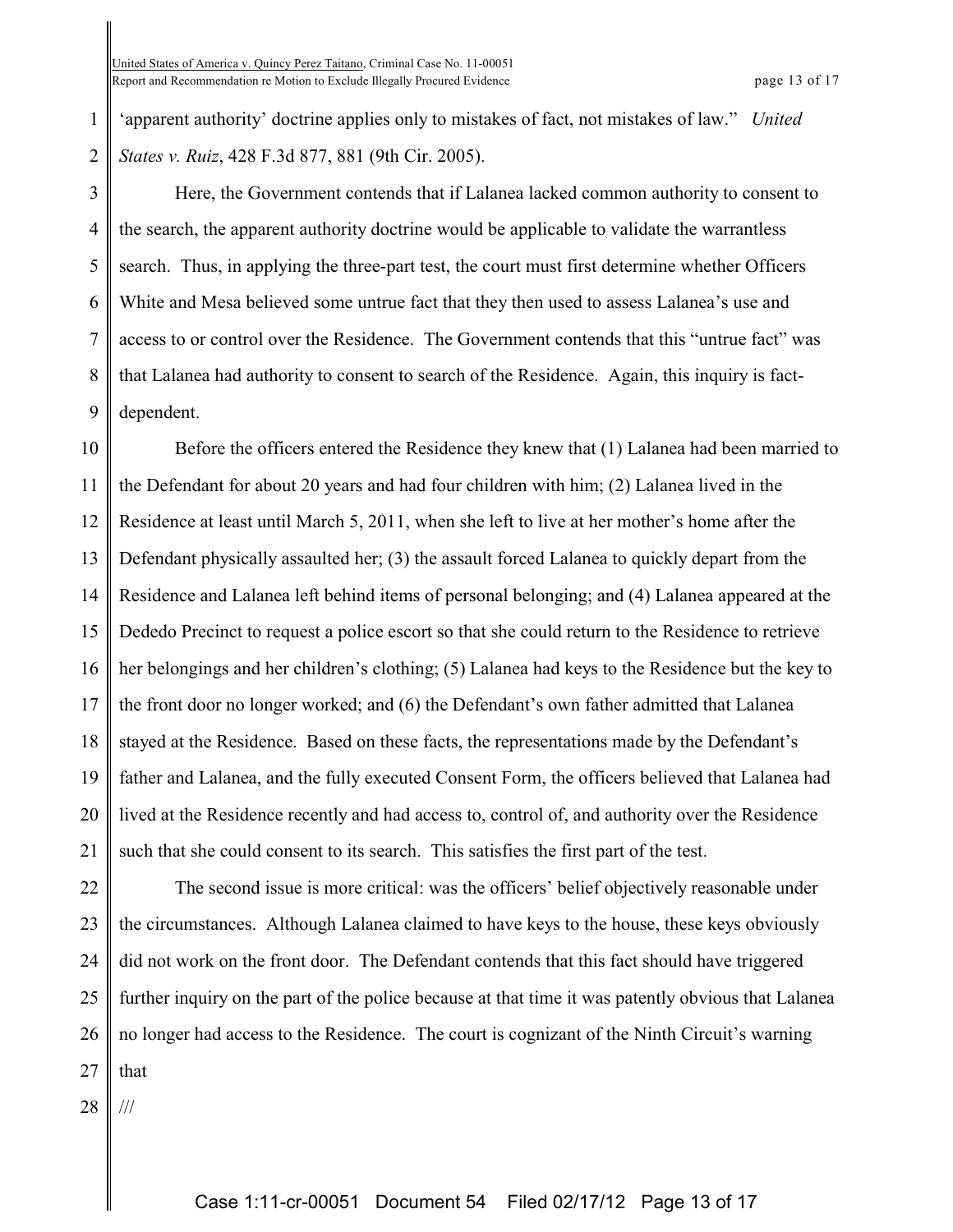1

2

3

the police are not allowed to proceed on the theory that "ignorance is bliss." Even when the invitation to search is accompanied by an explicit assertion that the person lives there, the surrounding circumstances could conceivably be such that a reasonable person would doubt its truth and not act upon it without further inquiry.

4 *Dearing*, 9 F.3d 1993 (internal quotations and citations omitted).

5 6 7 8 9 10 11 12 13 In this case the court concludes that the officers' belief that Lalanea had control of and authority over the Residence such as to validly consent to its search was reasonable. Although Lalanea's keys to the front door did not work, she had a key to the back door which she gave to Skyler and he managed to gain entry to the home through the back door. The court finds the officers' testimonies to be credible and believes that they did not instruct or assist Skyler in gaining entry into the home. The officers' testimonies were consistent; neither saw how Skyler managed to gain access to the back door and eventual entry into the home. Officer Mesa testified that he believed entry into the home was lawfully made because "Lalanea would not try to break into the home with police present."

14 15 16 17 18 19 20 21 22 23 24 25 26 27 28 The testimonies of Skyler and Lalanea, however, were not credible. Neither could identify the officer or officers who allegedly helped Skyler pry open the garage door so that he could "squeeze" in to the garage area and gain access to the back door. When questioned about this, both Skyler and Lalanea seemed nervous on the witness stand and could not provide much details. Lalanea's testimony is contradicted by her very own witness statement, which was written after the search of the Residence when her memory of the events were much clearer and more recent. That written statement fails to mention the "details" she testified to, such as the police assisting in prying open the door. Her written statement merely states that it was Skyler who pried open the garage door. Lalanea's statement even indicates that she had a key to the back door, which corroborates Officer White's testimony that Lalanea gave Skyler a key to the back door. While Skyler testified that the police went to the back of the house looking for a way in, Lalanea's statement mentions only Skyler going "around the side to where the entrance into the garage" was. The court believes Lalanea and Skyler have a strong motive to embellish how Skyler gained entry into the house. It is obvious that Lalanea still loves the Defendant, since she testified that they intend to remarry. The inconsistencies in their testimonies coupled with their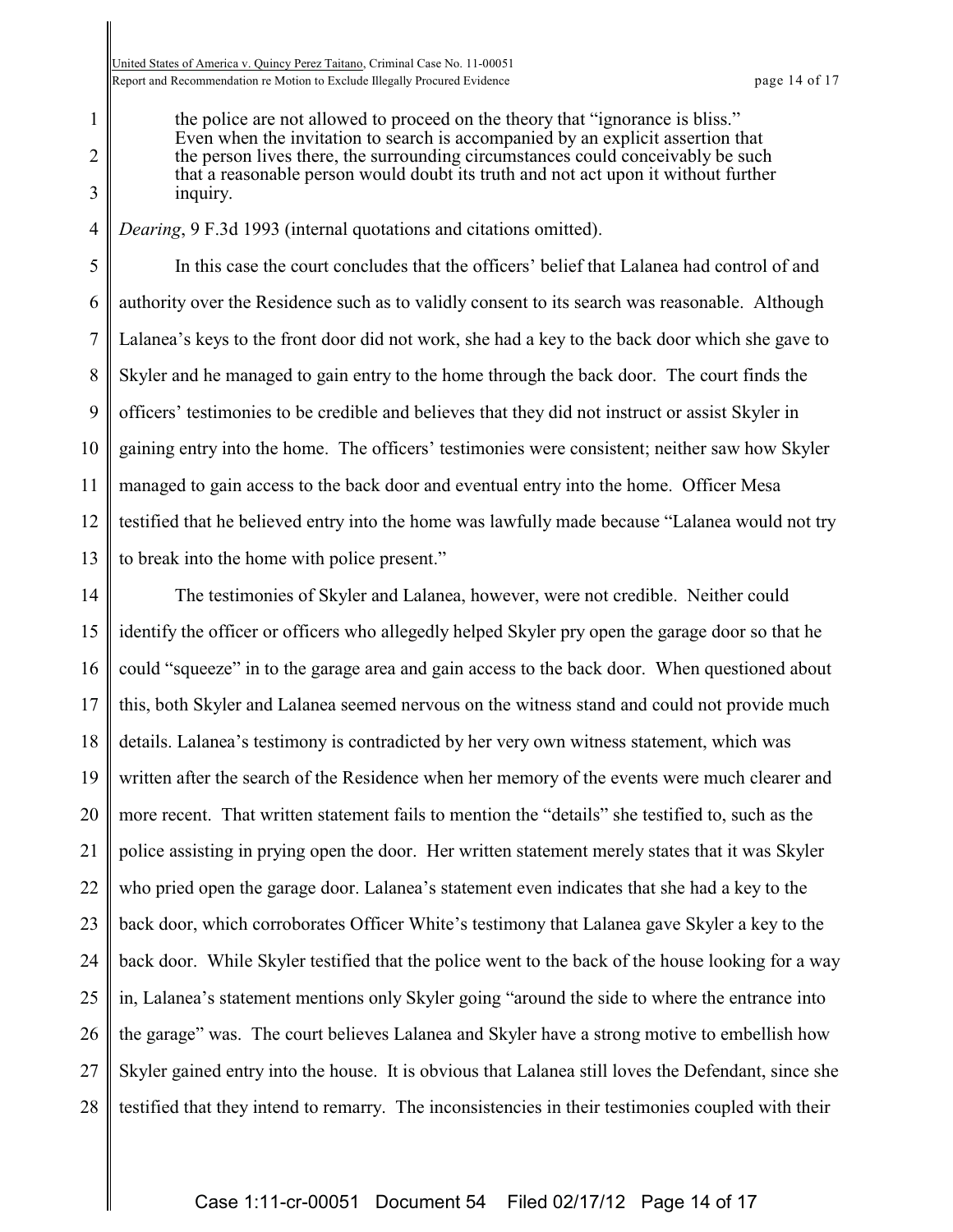2 3 4 loyalty to the Defendant gives the court reason to disbelieve several parts of their testimony about how the police essentially "broke in" to the garage area in order to give Skyler access to the back door. Based on the circumstances present at the time, it was reasonable for the police to believe that Lalanea had authority to consent to the search of the Residence.

5 6 7 8 9 10 Finally, as to the third part of the test, assuming the truth that the officers reasonably believed that Lalanea had access to, control of or authority over the Residence, the court must decide whether Lalanea would have had actual authority. Based on the above analysis and the facts presented, the court finds that Lalanea would have had actual authority to consent to the search of the Residence and validly did so. Accordingly, the search of the Residence performed after Lalanea signed the Consent Form was valid under the apparent authority doctrine.

11

1

12

### 3. Whether search warrant lacked probable cause once tainted information is excised

13 14 15 16 17 18 19 20 21 22 The exclusionary rule requires that evidence obtained directly or indirectly through government violation of the Fourth Amendment may not be introduced by the prosecution at trial, at least for the purpose of providing direct proof of the defendant's guilt. The court has already concluded that Lalanea had the authority – both actual and apparent – to consent to the search. However, assuming that Lalanea lacked such authority, it is important for the court to decide whether to exclude all evidence obtained as a result of the federal search warrant issued by the below-signed judge. The Defendant requests the court to suppress not only the evidence obtained during the warrantless search and entry into his home, but also all evidence gained by the search authorized by the search warrant, arguing that said evidence is "fruit of the poisonous tree" – the initial unlawful entry and search – and must be suppressed.

23 24 25 26 27 28 When illegally-obtained or otherwise tainted evidence is included in the search warrant, a reviewing court must excise the offending portion of the warrant and reevaluate whether it continues to support probable cause without the improper evidence. *See United States v. Bishop*, 264 F.3d 919, 924 (9th Cir 2001) ("Once the district court determined that the search warrant included illegally obtained information, it properly purged the affidavit of the offending facts and examined whether the remaining facts still afforded a substantial basis for concluding that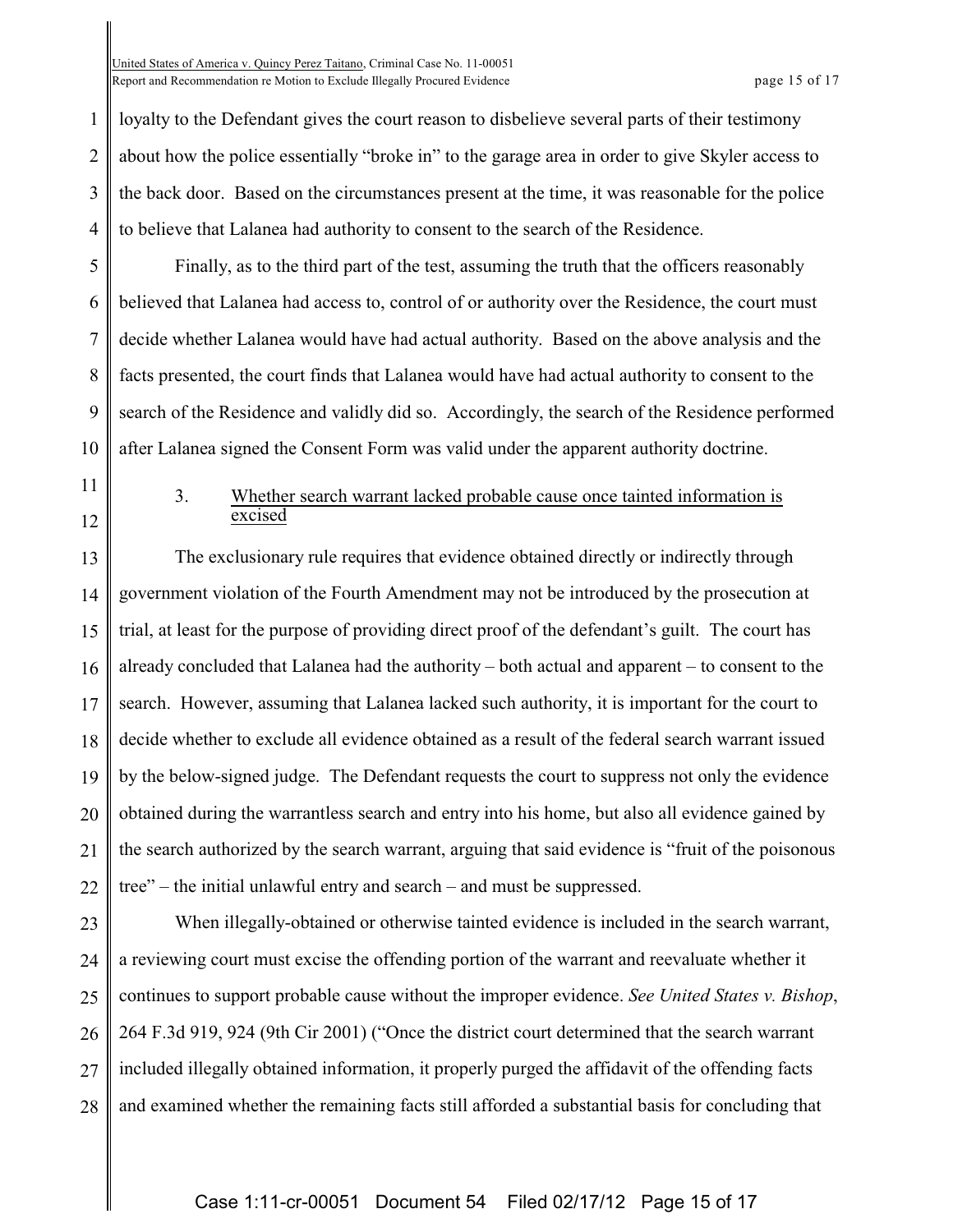1 2 3 4 the search warrant was supported by probable cause."). Thus, if all the information concerning the search of the Residence pre-warrant is excluded from consideration, the court must decide whether there would still be sufficient information in the affidavit to support a finding of probable cause to search the Residence.

5 6 7 8 9 10 11 12 13 14 15 16 17 18 19 Paragraphs 20 and 21 of the affidavit in support of the search warrant application describe an interview officers conducted with Lalanea and Skyler after the entry into the home. These interviews were testified to by ATF Task Force Officer Edgar Tiamzon and DEA Task Force Officer Jimmy Manglona. During these interviews, Lalanea and Skyler provide further details about the types of firearms they had seen the Defendant with in the Residence. Additionally, according to ¶22, the Defendant was a convicted felon who did not have a current valid firearms identification card. Thus, if the Defendant possessed a firearm, he would be in violation of federal law, and the court would have had sufficient probable cause to permit the agents to search the home for firearms. During such an authorized search, the officers would likely have found the drugs, paraphernalia and marijuana plants as well. Under the plain view doctrine,<sup>12</sup> the police would have been justified in seizing the contraband evidence. Thus, even if the court were to strike any "tainted" portions from the search warrant application, the remaining facts still afforded a substantial basis for concluding that the search warrant was supported by probable cause, and thus the request to suppress the evidence found as a result of the search warrant should be denied.

20 ///

- 21 ///
- 22

23 24 25 26 27  $12$  To justify a seizure based on plain view, three conditions must be satisfied. First, the seizing officer must not have violated the Fourth Amendment "in arriving at the place from which the evidence could be plainly viewed." *Horton v. California*, 496 U.S. 128, 136 (1990). Here, the police had a search warrant to be in the Residence. Second, the item must not only be in plain sight, but "it's incriminating character must also be immediately apparent." *Id.* (quotation omitted). The incriminating nature of the marijuana plants and the packets with white powder would be evident to the police. Finally, "not only must the officer be lawfully located in a place from which the object can be plainly seen, but he or she must also have a lawful right of access to the object itself." In this case, the officers would have a lawful right of access to any

28 place in the Residence or its curtilage where a firearm may have been stored.